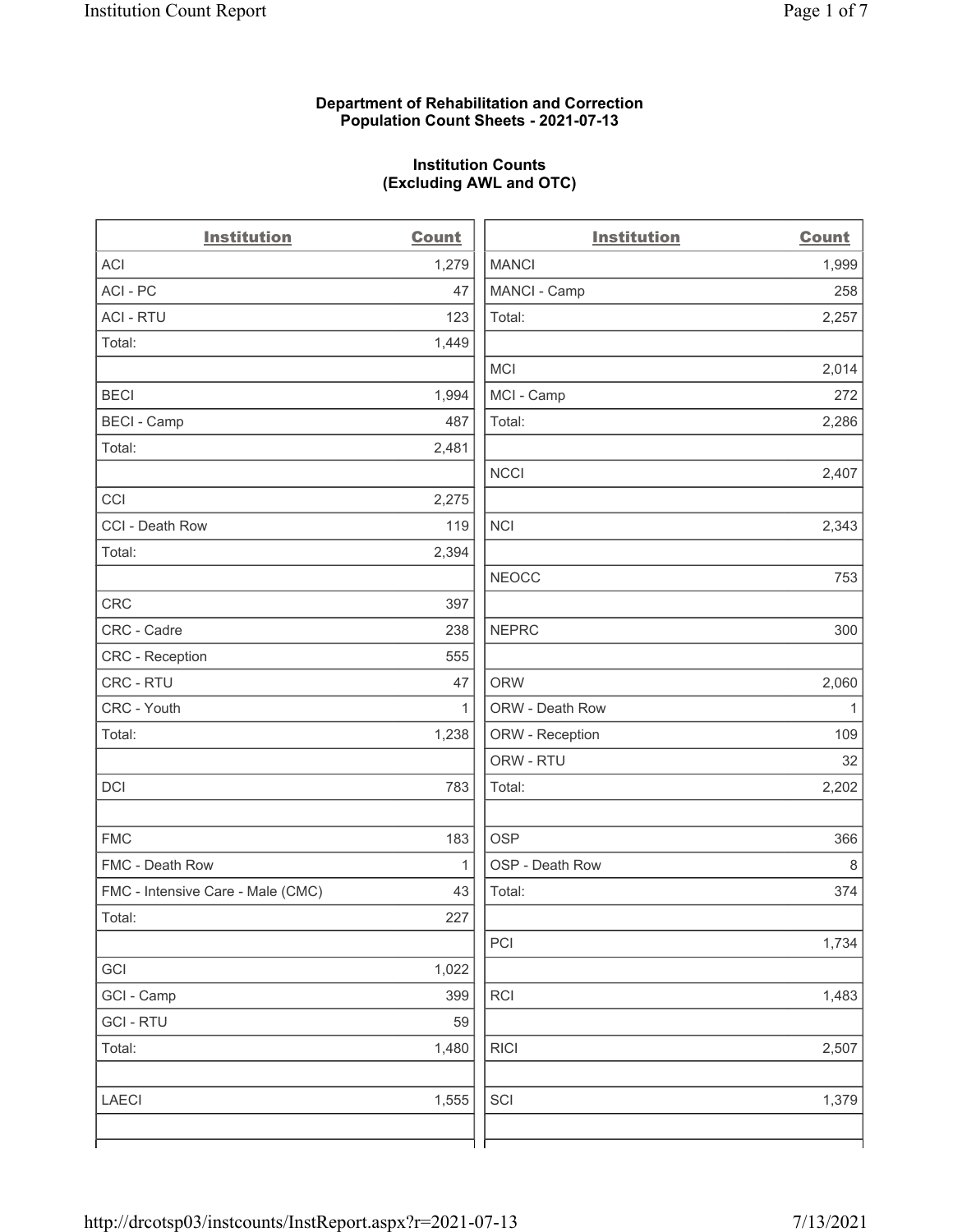| <b>LECI</b>              | 1,604 | SOCF             | 1,188                              |
|--------------------------|-------|------------------|------------------------------------|
| LECI - Camp              | 191   | SOCF - RTU       | 1                                  |
| Total:                   | 1,795 | Total:           | 1,189                              |
| LOCI                     | 2,231 | <b>TCI</b>       | 936                                |
|                          |       | TCI - Camp       | 380                                |
| <b>LORCI</b>             | 730   | Total:           | 1,316                              |
| LORCI - Cadre            | 224   |                  |                                    |
| <b>LORCI - Reception</b> | 17    | <b>TOCI</b>      | 665                                |
| Total:                   | 971   | <b>TOCI - PC</b> | 132                                |
|                          |       | Total:           | 797                                |
| <b>MACI</b>              | 782   |                  |                                    |
| MACI - Minimum           | 1,232 | <b>WCI</b>       | 1,026                              |
| Total:                   | 2,014 | <b>WCI-RTU</b>   | 31                                 |
|                          |       | Total:           | 1,057                              |
|                          |       |                  | <b>Total Population:</b><br>43,002 |

\* The Total Population includes 30 Offenders with Reason Codes 30 & 31. \*\* The Total Population includes 31 Offenders with Reason Code 0A.

# Male Population by Security Level (Include AWL and Exclude OTC)

| <b>Security Level</b>  |                   | <b>Body</b> | <b>AWL</b> | $(-OTC)$ | <b>Total</b> |
|------------------------|-------------------|-------------|------------|----------|--------------|
| <b>Total Level E</b>   |                   | 938         | 5          | 4        | 939          |
| Total Level 4          |                   | 1,249       | 12         | 9        | 1,252        |
| Total Level 3          |                   | 8,835       | 102        | 89       | 8,848        |
| Total Level 2          |                   | 14,988      | 150        | 108      | 15,030       |
| Total Level 1          |                   | 13,502      | 125        | 83       | 13,544       |
| <b>Total Death Row</b> |                   | 131         |            | $\Omega$ | 132          |
|                        | <b>Total Male</b> | 39,643      | 395        | 293      | 39,745       |

## Female Population by Institution (Include AWL and Exclude OTC)

| <b>Institution</b>     | <b>Body</b> | <b>AWL</b> | $(-OTC)$ | <b>Total</b> |
|------------------------|-------------|------------|----------|--------------|
| <b>DCI</b>             | 782         | 5          | 4        | 783          |
| <b>FMC</b>             | 6           |            |          | 6            |
| <b>NEPRC</b>           | 300         | 2          |          | 302          |
| <b>ORW</b>             | 2,060       | 25         | 14       | 2,071        |
| <b>ORW - Death Row</b> |             |            |          |              |
| ORW - Reception        | 109         |            | ◠        | 110          |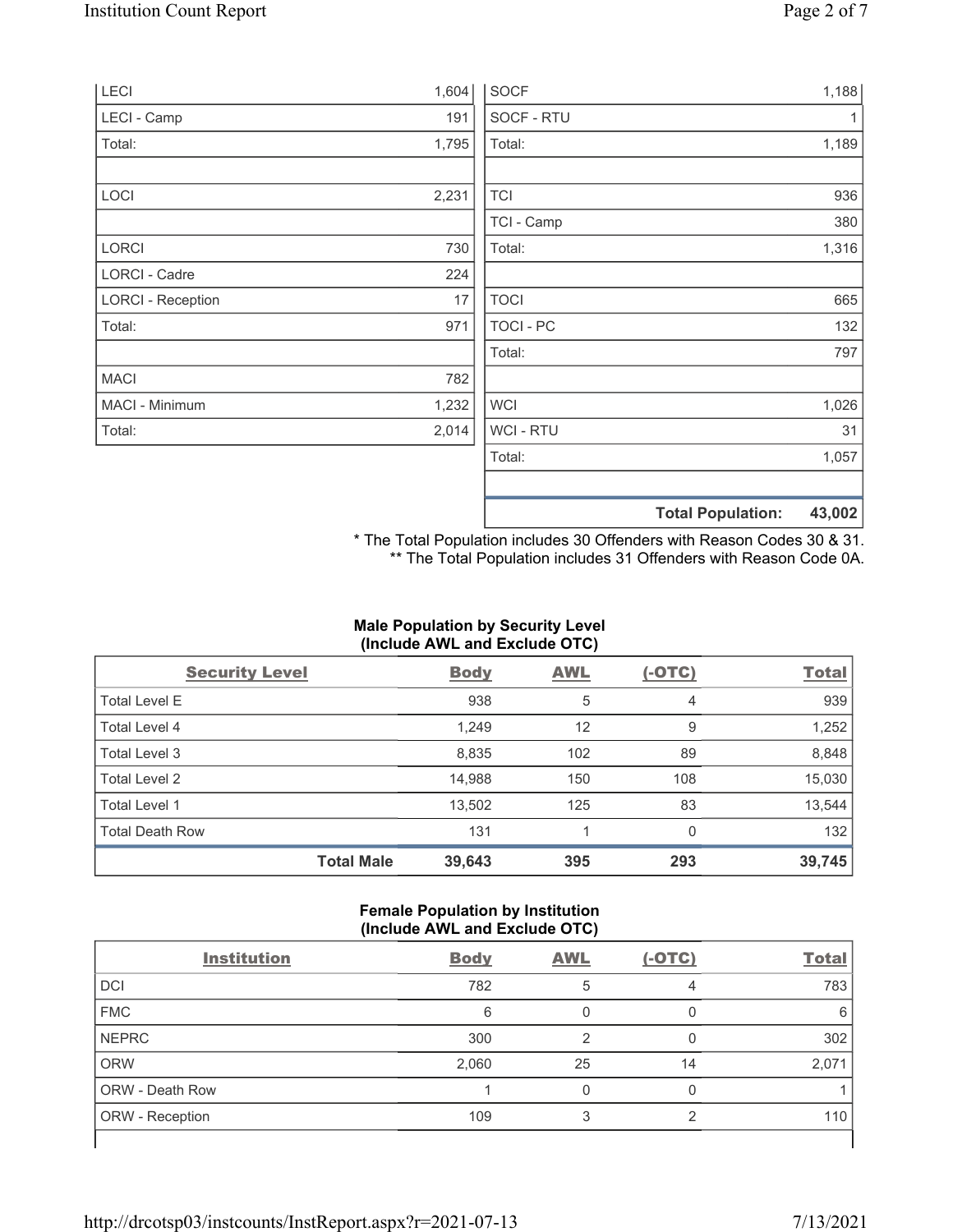| ORW - RTU |                          | 32     |     |     | 32 <sub>1</sub> |
|-----------|--------------------------|--------|-----|-----|-----------------|
|           | <b>Total Female</b>      | 3,290  | 35  | 20  | 3,305           |
|           |                          |        |     |     |                 |
|           | <b>Total Population:</b> | 42,933 | 430 | 313 | 43,050          |

# Male Population by Institution: Security Level 5 and E (Include AWL and Exclude OTC)

| <b>Institution</b> | <b>Body</b>                 | <b>AWL</b>          | $(-OTC)$                | <b>Total</b>   |
|--------------------|-----------------------------|---------------------|-------------------------|----------------|
| CRC                | $\,$ 3 $\,$                 | $\boldsymbol{0}$    | $\mathsf 0$             | $\sqrt{3}$     |
| CRC - Reception    | $\mathbf{1}$                | $\mathsf{O}\xspace$ | $\mathsf 0$             | $\mathbf{1}$   |
| CRC - RTU          | $\mathfrak{S}$              | $\mathsf{O}\xspace$ | $\mathsf{O}\xspace$     | $\,$ 3 $\,$    |
| ${\sf FMC}$        | $\mathfrak{S}$              | $\boldsymbol{0}$    | $\mathsf 0$             | $\sqrt{3}$     |
| LAECI              | $\mathbf{1}$                | $\boldsymbol{0}$    | $\mathsf 0$             | $\mathbf{1}$   |
| LECI               | $\mathfrak{S}$              | $\mathsf{O}\xspace$ | $\mathsf{O}\xspace$     | $\,$ 3 $\,$    |
| LOCI               | $\mathbf{1}$                | $\boldsymbol{0}$    | $\mathsf 0$             | $\mathbf{1}$   |
| <b>MACI</b>        | 11                          | $\mathbf 1$         | 1                       | 11             |
| <b>MANCI</b>       | 16                          | $\mathsf{O}\xspace$ | $\mathsf 0$             | 16             |
| MCI                | $\mathbf{1}$                | $\boldsymbol{0}$    | $\mathsf 0$             | $\mathbf{1}$   |
| NCCI               | $\overline{7}$              | $\boldsymbol{0}$    | $\mathsf 0$             | $\overline{7}$ |
| <b>NEOCC</b>       | 5                           | $\mathsf{O}\xspace$ | $\mathsf{O}\xspace$     | $\sqrt{5}$     |
| <b>OSP</b>         | 200                         | $\mathbf 1$         | $\mathbf{1}$            | 200            |
| <b>RCI</b>         | 21                          | $\mathsf{O}\xspace$ | $\mathbf 0$             | 21             |
| <b>SOCF</b>        | 518                         | $\sqrt{3}$          | $\overline{2}$          | 519            |
| <b>TCI</b>         | 25                          | $\pmb{0}$           | $\mathsf 0$             | 25             |
| <b>TOCI</b>        | 104                         | $\boldsymbol{0}$    | $\mathsf 0$             | 104            |
| <b>TOCI - PC</b>   | $\overline{4}$              | $\mathsf{O}\xspace$ | $\mathsf{O}\xspace$     | $\overline{4}$ |
| <b>WCI</b>         | $6\,$                       | $\boldsymbol{0}$    | $\mathsf{O}\xspace$     | $\,6\,$        |
| WCI - RTU          | 5                           | $\boldsymbol{0}$    | $\mathsf 0$             | 5              |
|                    | <b>Total Level 5</b><br>938 | 5                   | $\overline{\mathbf{4}}$ | 939            |

# Male Population by Institution: Security Level 4 (Include AWL and Exclude OTC)

| <b>Body</b> | <b>AWL</b> | $(-OTC)$ | <b>Total</b> |
|-------------|------------|----------|--------------|
|             |            |          |              |
|             |            |          |              |
| 12          |            |          | 12           |
|             |            |          |              |
| 10          |            |          |              |
|             |            |          |              |
|             |            |          |              |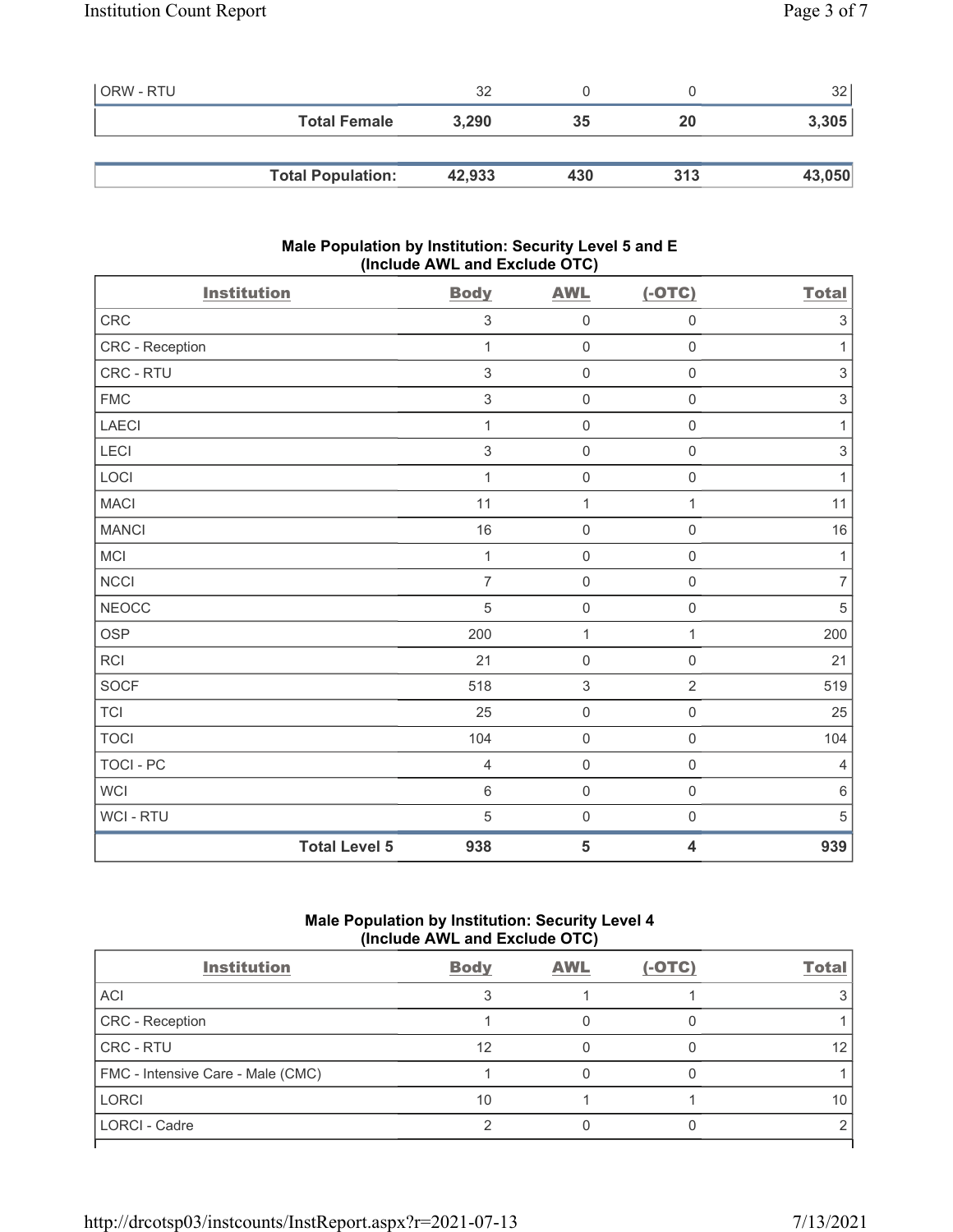| <b>MACI</b> |                      | 13    |    | 13 <sup>1</sup> |
|-------------|----------------------|-------|----|-----------------|
| <b>OSP</b>  |                      | 139   |    | 139             |
| SOCF        |                      | 551   |    | 552             |
| SOCF - RTU  |                      |       |    |                 |
| <b>TOCI</b> |                      | 494   | 6  | 496             |
| TOCI - PC   |                      | 11    |    | 11              |
| WCI - RTU   |                      | 11    |    | 11              |
|             | <b>Total Level 4</b> | 1,249 | 12 | 1,252           |

# Male Population by Institution: Security Level 3 (Include AWL and Exclude OTC)

| <b>Institution</b>                | <b>Body</b>    | <b>AWL</b>       | $(-OTC)$                  | <b>Total</b>              |
|-----------------------------------|----------------|------------------|---------------------------|---------------------------|
| <b>ACI</b>                        | 10             | $\mathbf 0$      | $\mathsf{O}\xspace$       | 10                        |
| ACI-PC                            | $\overline{7}$ | $\mathbf 0$      | $\mathsf 0$               | $\overline{7}$            |
| <b>BECI</b>                       | $\,6$          | $\mathbf 0$      | $\mathsf 0$               | $\,6\,$                   |
| CCI                               | 5              | $\mathbf 0$      | $\mathsf 0$               | $\sqrt{5}$                |
| CRC                               | 201            | 10               | $\boldsymbol{9}$          | 202                       |
| CRC - Cadre                       | 5              | $\mathbf 0$      | $\mathsf{O}\xspace$       | $\mathbf 5$               |
| CRC - Reception                   | 407            | 11               | $10$                      | 408                       |
| CRC - RTU                         | 32             | $\mathbf 0$      | $\mathsf 0$               | 32                        |
| <b>FMC</b>                        | $\,8\,$        | $\sqrt{2}$       | $\mathbf{1}$              | $\boldsymbol{9}$          |
| FMC - Intensive Care - Male (CMC) | $\mathbf{1}$   | $\mathbf 0$      | $\mathsf{O}\xspace$       | $\mathbf{1}$              |
| GCI                               | 5              | $\mathbf 0$      | $\mathsf{O}\xspace$       | $\sqrt{5}$                |
| <b>LAECI</b>                      | 14             | $\mathbf 0$      | $\mathsf{O}\xspace$       | 14                        |
| LECI                              | 1,289          | $\overline{4}$   | $\ensuremath{\mathsf{3}}$ | 1,290                     |
| LOCI                              | 3              | $\mathbf 0$      | $\mathsf{O}\xspace$       | $\ensuremath{\mathsf{3}}$ |
| LORCI                             | 336            | 29               | 28                        | 337                       |
| <b>LORCI - Cadre</b>              | 83             | $\mathbf 0$      | $\mathsf 0$               | 83                        |
| <b>LORCI - Reception</b>          | 15             | $\mathbf 1$      | $\mathbf{1}$              | 15                        |
| <b>MACI</b>                       | 695            | $\mathfrak{S}$   | $\mathfrak{S}$            | 695                       |
| <b>MANCI</b>                      | 1,688          | 20               | 18                        | 1,690                     |
| <b>NCCI</b>                       | 26             | $\mathbf 0$      | $\mathsf{O}\xspace$       | 26                        |
| <b>NCI</b>                        | $\overline{4}$ | $\mathbf 0$      | $\mathsf{O}\xspace$       | $\overline{4}$            |
| <b>NEOCC</b>                      | 642            | $\,6\,$          | $\sqrt{5}$                | 643                       |
| <b>OSP</b>                        | $\mathbf{1}$   | $\mathbf 0$      | $\mathsf{O}\xspace$       | 1                         |
| PCI                               | 34             | $\sqrt{2}$       | $\mathbf{1}$              | 35                        |
| <b>RCI</b>                        | 1,335          | $\boldsymbol{9}$ | $\,8\,$                   | 1,336                     |
| <b>RICI</b>                       | 10             | $\mathbf 0$      | $\mathsf{O}\xspace$       | 10                        |
| SCI                               | 3              | $\mathbf 0$      | $\mathsf{O}\xspace$       | $\ensuremath{\mathsf{3}}$ |
| SOCF                              | 116            | $\mathbf 0$      | $\mathsf{O}\xspace$       | 116                       |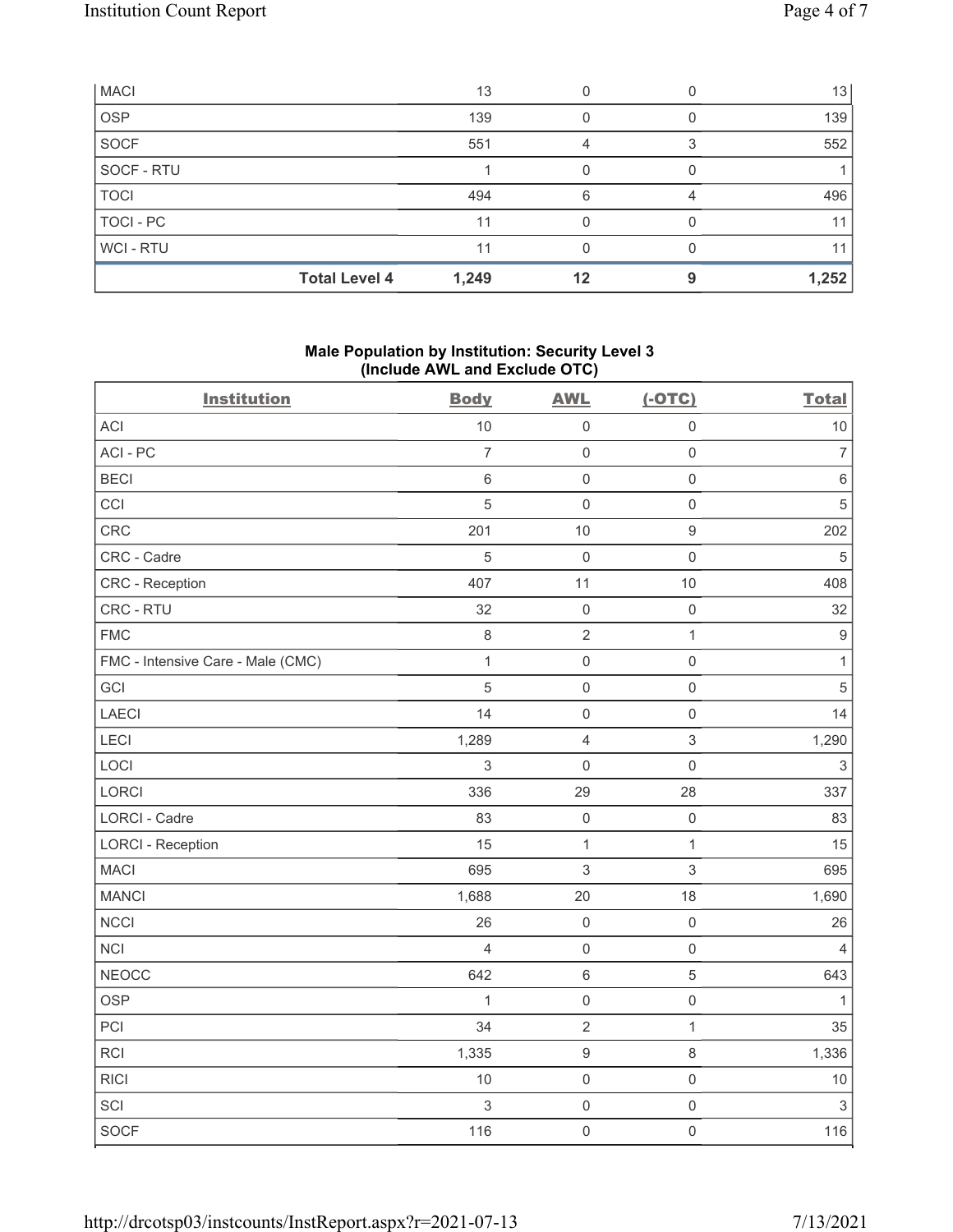| <b>TCI</b>  | 770                           | 2   |    | 771 l           |
|-------------|-------------------------------|-----|----|-----------------|
| TCI - Camp  |                               |     |    |                 |
| <b>TOCI</b> | 47                            |     |    | 47              |
| TOCI - PC   | 64                            |     |    | 64              |
| <b>WCI</b>  | 960                           |     |    | 962             |
| WCI-RTU     | 12                            |     |    | 12 <sub>1</sub> |
|             | <b>Total Level 3</b><br>8,835 | 102 | 89 | 8,848           |

#### Male Population by Institution: Security Level 2 (Include AWL and Exclude OTC)

| <b>Institution</b>                | <b>Body</b>    | <b>AWL</b>                | $(-OTC)$            | <b>Total</b>     |
|-----------------------------------|----------------|---------------------------|---------------------|------------------|
| ACI                               | 702            | $\sqrt{3}$                | $\mathbf{1}$        | 704              |
| ACI-PC                            | 31             | $\mathsf{O}\xspace$       | $\mathsf{O}\xspace$ | 31               |
| <b>ACI - RTU</b>                  | 96             | $\mathbf 0$               | $\mathsf{O}\xspace$ | 96               |
| <b>BECI</b>                       | 1,258          | 13                        | 13                  | 1,258            |
| CCI                               | 1,755          | 12                        | $\boldsymbol{9}$    | 1,758            |
| CRC                               | 76             | $\sqrt{3}$                | $\mathsf 3$         | 76               |
| CRC - Cadre                       | 189            | $\mathbf 0$               | $\mathsf{O}\xspace$ | 189              |
| CRC - Reception                   | 66             | $6\,$                     | $\sqrt{5}$          | 67               |
| CRC - Youth                       | $\mathbf{1}$   | $\mathbf 0$               | $\mathsf{O}\xspace$ | $\mathbf{1}$     |
| <b>DCI</b>                        | $\mathbf{1}$   | $\mathbf 0$               | $\mathsf{O}\xspace$ | $\mathbf{1}$     |
| <b>FMC</b>                        | 17             | $\sqrt{2}$                | $\mathsf{O}\xspace$ | 19               |
| FMC - Intensive Care - Male (CMC) | $\overline{9}$ | $\mathbf 0$               | $\mathsf{O}\xspace$ | $\boldsymbol{9}$ |
| GCI                               | 464            | $\mathbf 1$               | $\mathbf{1}$        | 464              |
| GCI - Camp                        | $\mathbf{1}$   | $\mathbf 0$               | $\mathsf 0$         | 1                |
| <b>GCI-RTU</b>                    | 50             | $\mathbf 0$               | $\mathbf 0$         | 50               |
| <b>LAECI</b>                      | 918            | 12                        | 11                  | 919              |
| LECI                              | 303            | $\sqrt{3}$                | $\sqrt{3}$          | 303              |
| LECI - Camp                       | $\mathbf{1}$   | $\mathbf 0$               | $\mathsf{O}\xspace$ | $\mathbf{1}$     |
| LOCI                              | 1,196          | $\overline{7}$            | $\mathbf{1}$        | 1,202            |
| LORCI                             | 166            | 13                        | 13                  | 166              |
| LORCI - Cadre                     | 78             | $\mathbf 0$               | $\mathsf{O}\xspace$ | 78               |
| <b>LORCI - Reception</b>          | $\mathbf{1}$   | $\mathbf 0$               | $\mathbf 0$         | $\mathbf{1}$     |
| <b>MACI</b>                       | 63             | $\mathbf 0$               | $\mathbf 0$         | 63               |
| <b>MANCI</b>                      | 279            | $\ensuremath{\mathsf{3}}$ | $\mathfrak{S}$      | 279              |
| <b>MCI</b>                        | 1,317          | 15                        | $\,8\,$             | 1,324            |
| <b>NCCI</b>                       | 911            | 13                        | 11                  | 913              |
| <b>NCI</b>                        | 1,295          | $\,6\,$                   | $\,6\,$             | 1,295            |
| <b>NEOCC</b>                      | 106            | $\mathbf{1}$              | $\mathbf{1}$        | 106              |
| PCI                               | 898            | $\boldsymbol{9}$          | $\mathbf{1}$        | 906              |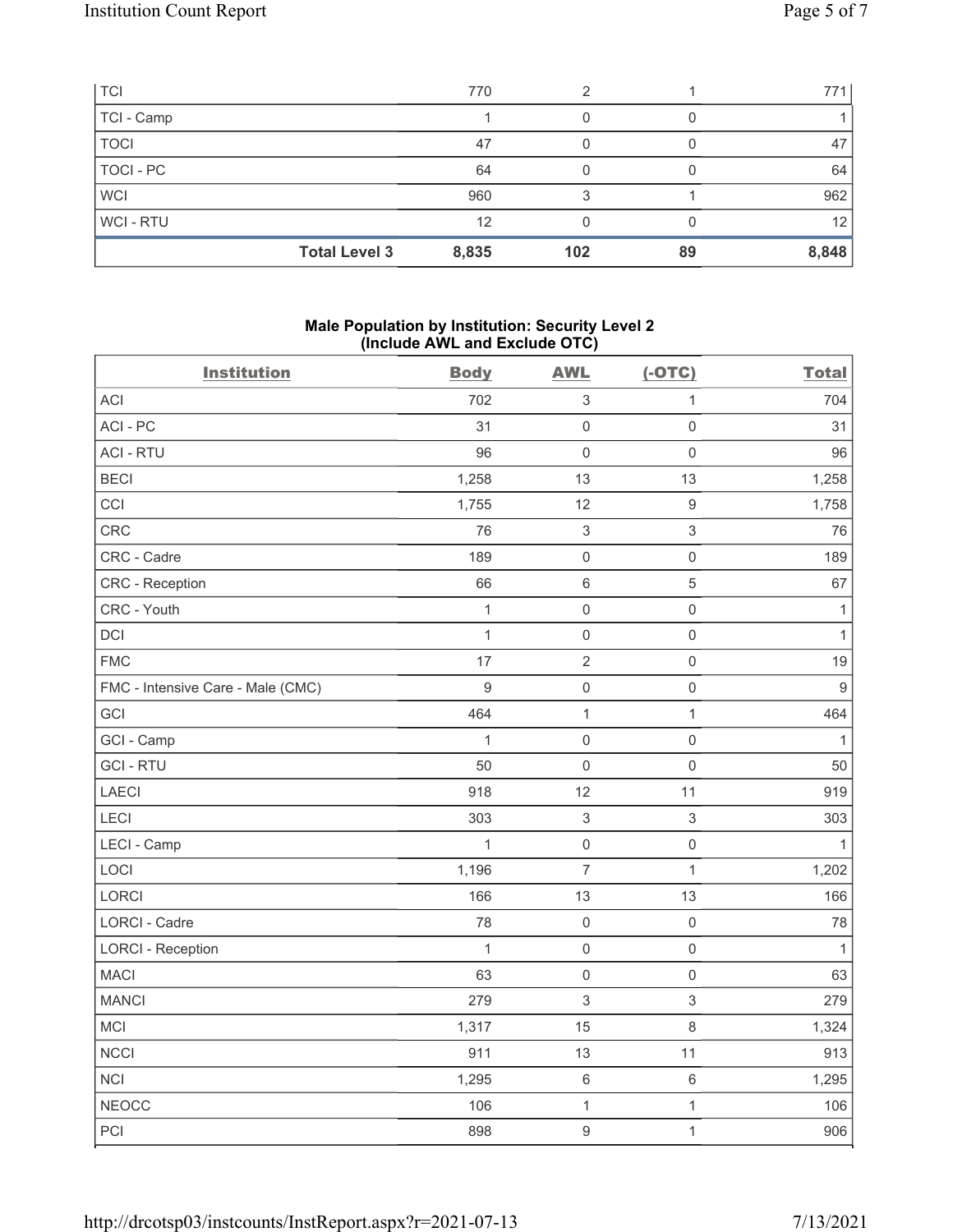| RCI              |                      | 127    | 2   | $\mathfrak{p}$ | 127    |
|------------------|----------------------|--------|-----|----------------|--------|
| <b>RICI</b>      |                      | 1,451  | 18  | 12             | 1,457  |
| SCI              |                      | 918    | 8   | 4              | 922    |
| SOCF             |                      | 3      | 0   |                | 3      |
| <b>TCI</b>       |                      | 108    | 0   |                | 108    |
| <b>TOCI</b>      |                      | 20     | 0   |                | 20     |
| <b>TOCI - PC</b> |                      | 53     | 0   |                | 53     |
| <b>WCI</b>       |                      | 60     | 0   |                | 60     |
|                  | <b>Total Level 2</b> | 14,988 | 150 | 108            | 15,030 |

## Male Population by Institution: Security Level 1 (Include AWL and Exclude OTC)

| <b>Institution</b>                | <b>Body</b>      | <b>AWL</b>          | $(-OTC)$            | <b>Total</b>     |
|-----------------------------------|------------------|---------------------|---------------------|------------------|
| <b>ACI</b>                        | 564              | 8                   | $\overline{4}$      | 568              |
| ACI-PC                            | $\boldsymbol{9}$ | $\mathsf{O}\xspace$ | $\mathsf{O}\xspace$ | 9                |
| <b>ACI - RTU</b>                  | 27               | $\mathbf 0$         | $\mathsf{O}\xspace$ | 27               |
| <b>BECI</b>                       | 729              | $\boldsymbol{9}$    | $\overline{7}$      | 731              |
| <b>BECI - Camp</b>                | 487              | $\mathbf 0$         | $\mathsf{O}\xspace$ | 487              |
| CCI                               | 514              | $\,$ 3 $\,$         | $\overline{2}$      | 515              |
| CRC                               | 60               | $\mathbf{1}$        | 1                   | 60               |
| CRC - Cadre                       | 44               | $\mathbf 0$         | $\mathbf 0$         | 44               |
| CRC - Reception                   | 75               | 3                   | 3                   | 75               |
| <b>FMC</b>                        | 149              | $\overline{2}$      | $\mathsf{O}\xspace$ | 151              |
| FMC - Intensive Care - Male (CMC) | 32               | $\mathsf{O}\xspace$ | $\mathbf 0$         | 32               |
| GCI                               | 553              | $\overline{7}$      | 5                   | 555              |
| GCI - Camp                        | 398              | $\mathsf{O}\xspace$ | $\mathsf 0$         | 398              |
| <b>GCI-RTU</b>                    | $\boldsymbol{9}$ | $\mathsf{O}\xspace$ | $\mathsf 0$         | $\boldsymbol{9}$ |
| LAECI                             | 621              | $\hbox{9}$          | $\,8\,$             | 622              |
| <b>LECI</b>                       | 9                | $\mathbf{1}$        | $\mathsf 0$         | 10               |
| LECI - Camp                       | 190              | 0                   | $\mathsf{O}\xspace$ | 190              |
| LOCI                              | 1,031            | $\,8\,$             | $\sqrt{5}$          | 1,034            |
| LORCI                             | 218              | $\overline{7}$      | $\overline{7}$      | 218              |
| <b>LORCI - Cadre</b>              | 61               | $\mathsf{O}\xspace$ | $\mathsf{O}\xspace$ | 61               |
| <b>LORCI - Reception</b>          | $\mathbf{1}$     | $\mathbf{1}$        | $\mathbf{1}$        | $\mathbf{1}$     |
| MACI - Minimum                    | 1,232            | 22                  | 13                  | 1,241            |
| <b>MANCI</b>                      | 16               | $\overline{2}$      | $\overline{2}$      | 16               |
| MANCI - Camp                      | 258              | $\mathbf 0$         | $\mathsf{O}\xspace$ | 258              |
| <b>MCI</b>                        | 696              | 12                  | $\overline{7}$      | 701              |
| MCI - Camp                        | 272              | $\mathbf 0$         | $\mathsf{O}\xspace$ | 272              |
| <b>NCCI</b>                       | 1,462            | 4                   | 3                   | 1,463            |